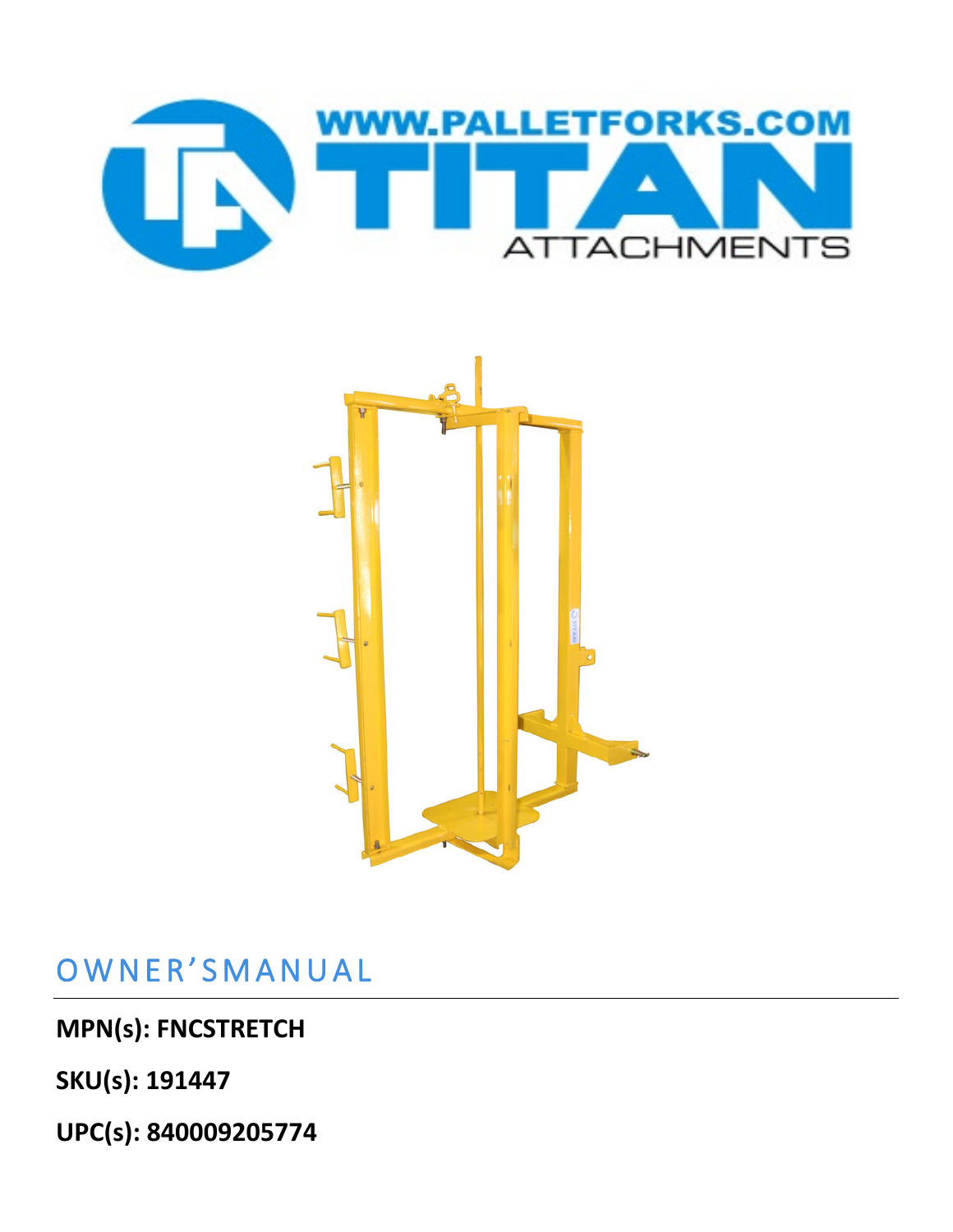PARTS DIAGRAM / EXPLODED VIEW



| <b>ITEM</b>    | <b>PART</b>          | <b>DESCRIPTION</b>            | <b>QTY</b>     |
|----------------|----------------------|-------------------------------|----------------|
| $\mathbf 1$    | <b>FENCSTRETCH01</b> | <b>FRONT 3 POINT ASSEMBLY</b> | 1              |
| $\overline{2}$ | <b>FENCSTRETCH02</b> | <b>3 POINT LOCK PIN TOP</b>   | 1              |
| 3              | <b>FENCSTRETCH03</b> | <b>3 POINT THREADED PIN</b>   | $\overline{2}$ |
| 4              | <b>FENCSTRETCH04</b> | <b>LYNCN PIN</b>              | 3              |
| 5              | <b>FENCSTRETCH05</b> | <b>BOTTOM ASSEMBLY</b>        | 1              |
| 6              | <b>FENCSTRETCH06</b> | <b>FRONT ASSEMBLY</b>         | 1              |
| 7              | <b>FENCSTRETCH07</b> | <b>FRONT ASSEMBLY 2</b>       | 1              |
| 8              | <b>FENCSTRETCH08</b> | <b>LOCKONG HANDLE</b>         | 3              |
| 9              | <b>FENCSTRETCH09</b> | <b>CENTRAL PIPE</b>           |                |

## ASSEMBLY INSTRUCTIO N **=-**

− No Assembly Instructions Required.